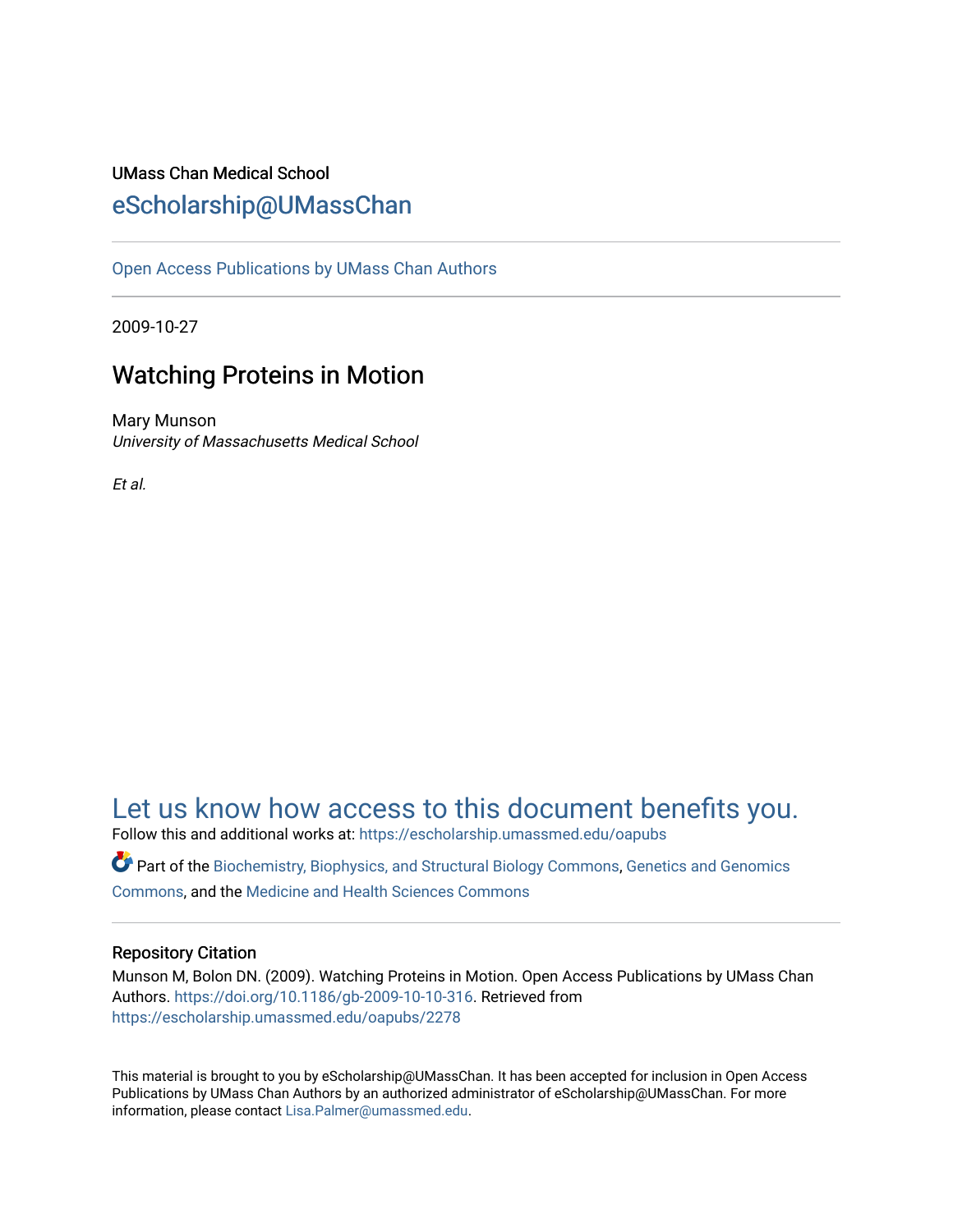

# Meeting report **Watching proteins in motion**

Mary Munson and Daniel N Bolon

Address: Department of Biochemistry and Molecular Pharmacology, University of Massachusetts Medical School, Worcester, MA 01545, USA.

Correspondence: Dan Bolon. Email: Dan.Bolon@umassmed.edu; Mary Munson. Email: Mary.Munson@umassmed.edu

#### **Abstract**

A report of the 23rd Protein Symposium 'Proteins in Motion', Boston, USA, 23-27 July 2009.

This year, the annual symposium of the Protein Society highlighted the dynamic motions that enable almost all protein function. The ability of polypeptide protein chains to adopt intricate and highly-defined shapes, as elucidated in crystal structures, has long been appreciated for enabling the multitude of functions that proteins carry out. More recently, as the field of protein science has progressed, it has become clear that all proteins are in constant motion and that protein motions have a tremendous influence on function. The meeting covered a broad array of protein functions, experimental approaches, and scales from single molecules to signaling networks and complex cellular organizations. In this report, we describe a small fraction of these presentations that are representative of both influential contributions and new directions of the field.

#### **Dynamic proteins and complexes**

Beyond the beautiful static structures that we see using crystallography, proteins are inherently dynamic, and many sample a plethora of different conformations. While dynamics are vital to the function of virtually all proteins, a major goal is to understand the dynamics of two types of proteins that have critical roles in many human diseases: intrinsically disordered proteins, and proteins that aggregate to form amyloid-like fibrils. These proteins are not easily studied by classic crystallographic techniques, but instead highlight the importance of nuclear magnetic resonance (NMR) and other biophysical methods to study conformational changes and dynamics. Intrinsically disordered proteins often have short amphipathic regions with no regular structure until complexed with specific binding partners. As a family, these proteins are predicted to comprise a significant proportion of the eukaryotic proteome, where many of them function as 'hubs' in protein-interaction networks, interacting with numerous partner proteins.

Peter Wright (Scripps Research Institute, La Jolla, USA) focused on NMR studies of intrinsically disordered proteins, such as the transcriptional coactivators CREBbinding protein (CBP) and p300, and the tumor suppressor p53, to gain structural insights into their transformation from disordered to structured on binding their partners. The free-energy cost associated with folding of the disordered regions results in weaker interactions with high specificity that can readily dissociate to terminate a signaling event. Taking disordered proteins to the next level, Julie Forman-Kay (Hospital for Sick Children, Toronto, Canada) described how the functions of highly dynamic protein complexes can be modulated by posttranslational modifications. NMR experiments with the cystic fibrosis transmembrane regulator (CFTR) indicate that the regulatory region of this protein is prone to intrinsic disorder; the balance between assuming structure and binding to the nucleotide-binding region and disorder is modulated by phosphorylation of the regulatory region. Raymond Norton (Walter and Eliza Hall Institute of Medical Research, Melbourne, Australia) presented structural studies on an intrinsically disordered protein, MSP2, that is a major surface protein on *Plasmodium falciparum* and an important candidate for an anti-malarial vaccine. In solution, MSP2 is largely unstructured, but appears to form fibrils, which are predicted to be biologically relevant when present on the surface of the parasite.

Many different proteins (some of which are also intrinsically disordered) have been shown to aggregate into amyloid-like fibrils, which are the hallmarks of several neurodegenerative diseases. Jean Baum (Rutgers University, Piscataway, USA) presented the results of NMR experiments along with molecular simulations that indicate the rate of aggregation of α-synuclein (in Parkinson's disease) is dependent on the pH and aspects of protein sequence, including charge distribution. Using complementary approaches, Yuji Goto (Osaka University, Japan) described how ultrasonication can create monodispersed minimal fibrils of  $\beta_2$ -microglobulin (implicated in Alzheimer's disease) that can be readily studied *in vitro*. Fluorescence microscopy and hydrogen/deuterium exchange NMR experiments were then used to follow the kinetics and mechanism of subsequent fibril nucleation and growth at high resolution. A major goal of these studies is a detailed understanding of how normal proteins can aggregate into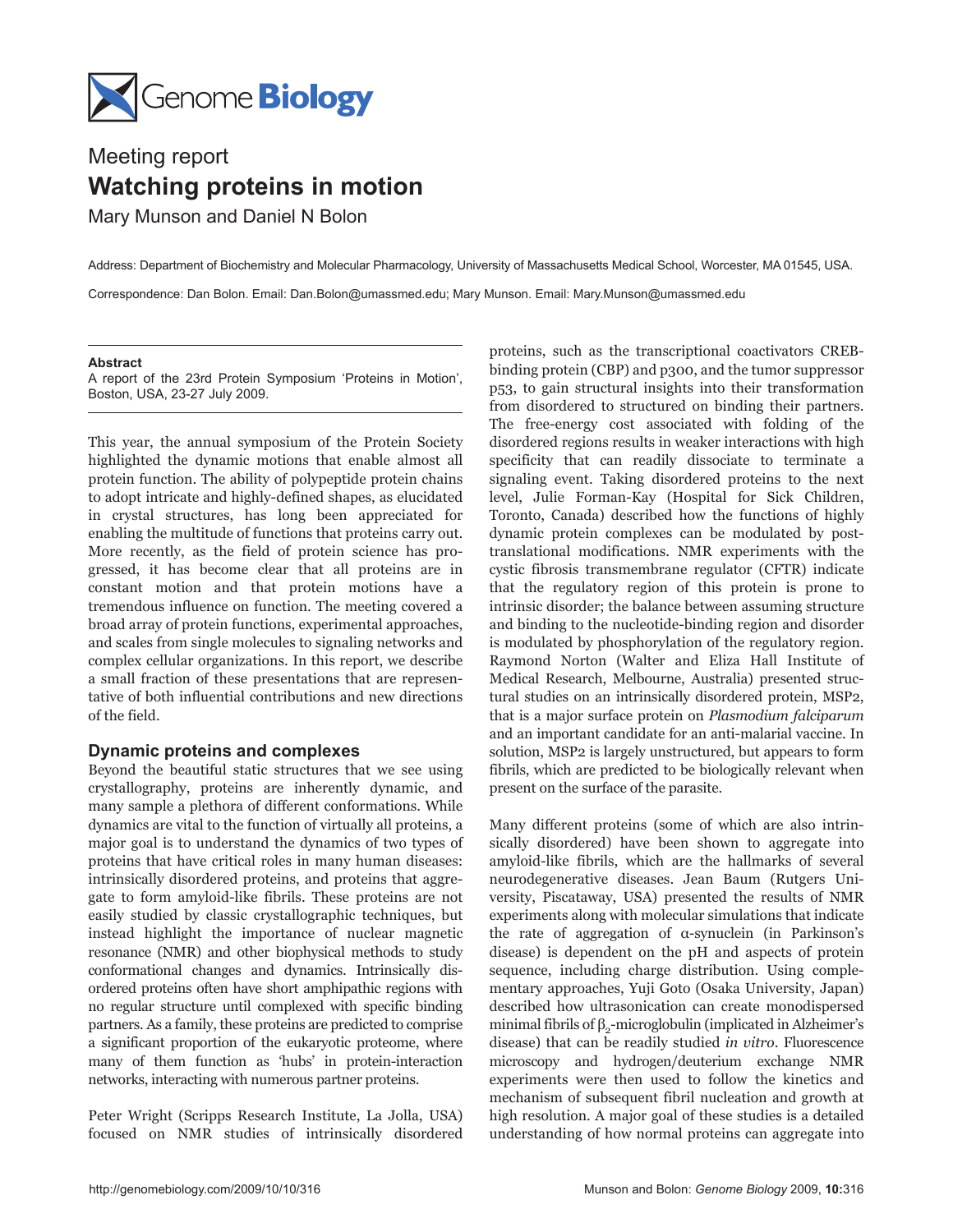higher-order structures, and how to prevent such aggregation, with the hope of developing successful therapeutic approaches to treat amyloid-based human diseases.

### **Multivalent association and higher-order organization**

The combination of multiple contact points between associated molecules leads to tighter binding than for individual contact points in isolation. This intuitively simple concept is vital to the function of many important protein systems and was widely discussed at the meeting. A number of speakers presented data indicating that multivalent interfaces in repeat-containing proteins or homooligomers lead to stabilization of protein structure. This reservoir of stability is thought to serve as a capacitor for functional evolution of these proteins by maintaining structure in the face of destabilizing mutations that increase the potential for altered or novel function.

Experimental approaches demonstrated the influential role of multivalent association on protein stability. Doug Barrick (Johns Hopkins University, Baltimore, USA) presented stability measurements on engineered proteins consisting of a variable number of consensus ankyrin repeats. Structurally, each ankyrin repeat is composed of two α-helices and each repeat packs against itself as well as neighboring repeats. By using consensus repeats of identical sequence, Barrick distinguished the energy of folding of each repeat from the energy of association with neighboring repeats. This analysis revealed that association of each subunit with its neighbors provides the energy to drive structure formation, and that the folding of individual subunits is on its own unfavorable.

Sarah Teichman (MRC Laboratory of Molecular Biology, Cambridge, UK) presented bioinformatic analyses indicating that protein structures have a preference for homooligomerization. Of the structures deposited in the Protein Data Bank (PDB), 95% contain a single polypeptide sequence with one to eight subunits in the unit cell. Treichman described how counting the number of copies in the unit cell provides an estimation of the prevalence of different oligomeric forms. Utilizing this approach it was revealed that a distinct preference exists for homo-oligomers in general and for homo-oligomers with an even number of subunits in particular. These findings suggest that homooligomers have an evolutionary advantage. The advantage was hypothesized to derive from the stability benefit of homo-oligomerization, enabling the sampling of increased mutational diversity without compromising folding.

Tight-binding inhibitors are highly sought after as potential drugs and Michael Kay (University of Utah, Salt Lake City, USA) gave an impressive presentation on the design of a class of multivalent tight-binding HIV fusion inhibitors. These inhibitors bind to a groove present in triplicate on the homotrimeric gp41 surface protein of HIV and hinder fusion of the virus with host cells. Kay described how, by utilizing flexible polyethylene glycol linkers to connect three binding motifs in one inhibitor molecule, the apparent binding affinity was lowered from a micromolar level to sub-nanomolar. As with most multivalent interactions, the off-rates of the trivalent inhibitors were slowed because dissociation requires all three binding sites to dissociate at the same time. For the tightest-binding inhibitors, the off-rate was so slow that, once bound, the inhibitor-gp41 complex did not dissociate on biologically relevant timescales. With binding of this strength, infectivity was observed to be controlled by the on-rate kinetics and not by thermodynamic binding affinity. Because resistance mutations usually affect off-rates and not on-rates, these inhibitors were refractory to the development of drug resistance in multi-pass infectivity experiments.

## **Proteins that control membrane dynamics**

Although many of the eukaryotic proteins involved in the dynamic behavior of membranes - in cell movement, endocytosis, exocytosis, and cell division - have been identified, many of the mechanisms by which they curve and pinch membranes into different configurations have yet to be elucidated. Pietro De Camilli (Yale University, New Haven, USA) showed, using fluorescence and electron microscopy combined with high-resolution structures, how the dimeric, banana-shaped BAR and F-BAR families of proteins interact with membranes to create and sense membrane curvature, which is necessary to form transport vesicles. Using synthetic giant unilamellar vesicles and fluorescence microscopy, Randy Schekman (University of California, Berkeley, USA), similarly demonstrated that the Sar1 GTPase, required for COP II vesicle trafficking of cargo between the endoplasmic reticulum and the Golgi complex, plays a direct role in creating membrane curvature for vesicle formation and scission. This reaction was highly dependent upon GTP and the amino-terminal helix of Sar1. Jenny Hinshaw (National Institute of Diabetes and Digestive and Kidney Diseases, NIH, Bethesda, USA) studies the large GTPase dynamin, and a related protein Dnm1, using cryo-electron microscopy. She presented remarkable images showing how the proteins self-associate on lipid tubules in a helical fashion. Upon GTP hydrolysis, they wrap tightly around each other to squeeze the membranes together, resulting in membrane constriction and scission.

In contrast to proteins that cause vesicle curvature and scission from the outside of the vesicle neck, the endosomal sorting complex required for transport III (ESCRT III) complex is used both for formation of internal endosome vesicles (the opposite orientation from budding of transport vesicles) and for the budding of HIV particles from the outside of the cell. Chris Hill (University of Utah, Salt Lake City, USA) described how the ESCRT III subunits